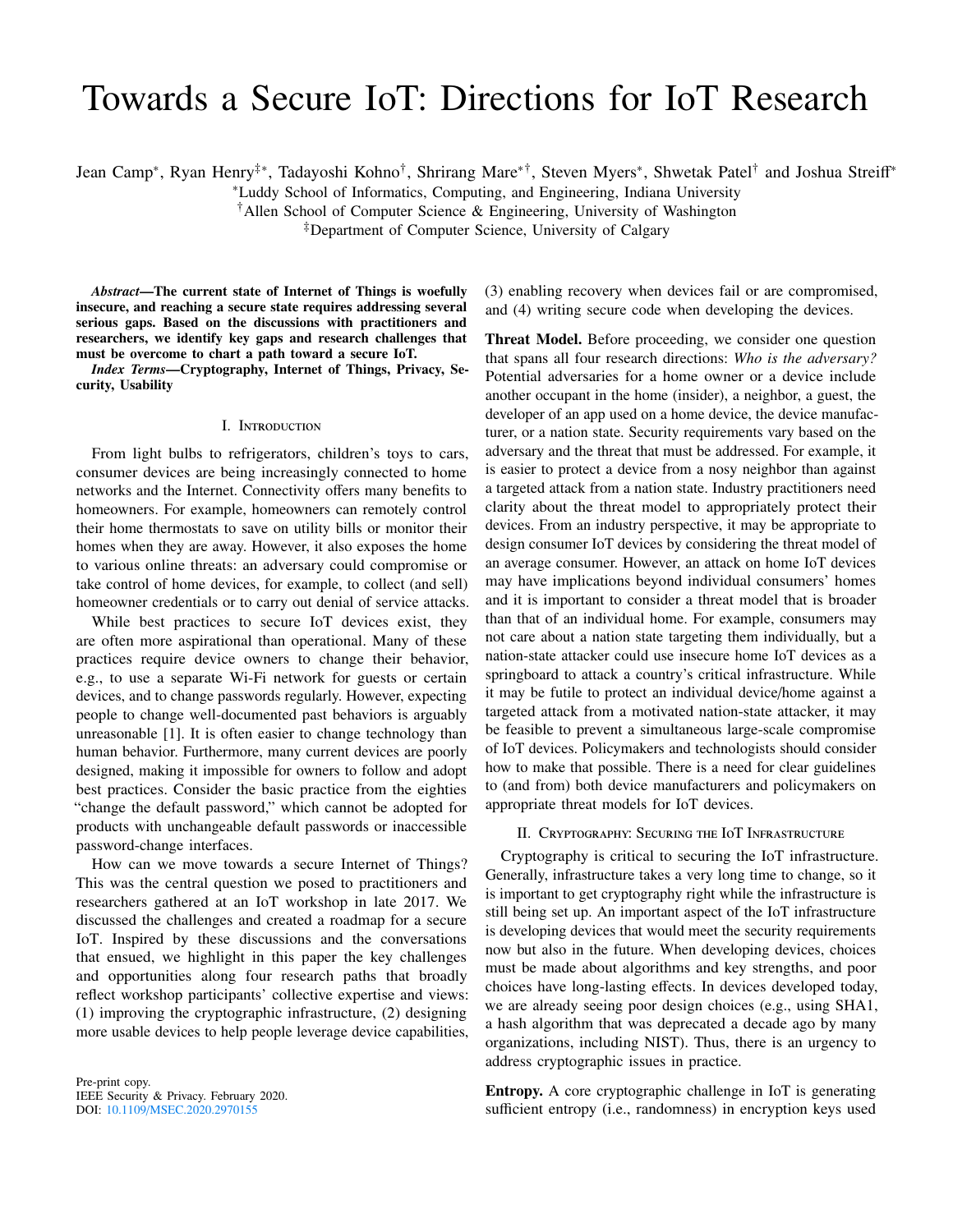by low-power devices. Weak keys are widespread in network devices. One main reason is that these devices have more limited entropy sources than traditional PCs [\[2\]](#page-6-1). Keys on IoT devices should be generated for the context of devices use; for certain durable appliances, that context could be the device's lifetime (e.g., decades for refrigerators; years for lightbulbs). Potential solutions to address this problem include seeding devices with entropy at manufacturing or using the physical environment around IoT devices as sources of entropy (e.g., using physically unclonable functions) [\[2\]](#page-6-1), [\[3\]](#page-6-2).

Cryptographic agility. IoT goods like televisions, furnaces, water heaters, and refrigerators have long lifetimes. As a result, we should also consider post-quantum cryptography, that is, cryptographic methods that would be relatively secure against quantum computers or major advances in factoring; current cryptographic primitives are based on assumptions about computational capabilities that are not shared by postquantum primitives. The emergence of quantum attacks should not be able to result in simultaneous mass functional expiration of thermostats, appliances, or other devices in homes across the globe.

One challenge for the adoption of post-quantum cryptography is the lack of universal agreement about which post-quantum standards are acceptable. Identification of such standards would go far to address the issue. While NIST has a complete process, the adoption of lightweight post-quantum cryptography standards does not seem likely in the near term. (Two years after the workshop 32 candidate standards have made it to the second round of this process [\[4\]](#page-6-3).) Another challenge is that quantum attacks are generally not part of consumers' threat model, and hardware manufacturers may ignore or openly reject any requirements specific it. However, potential exists to bridge pre- and post-quantum cryptographic infrastructures with hash-based signatures and by reusing existing circuits for classical elliptic curve-based cryptography (based on supersingular elliptic curve isogenies).

Discussions of post-quantum cryptography are often proxies for broader discussions on the need for cryptographic agility in the face of other possible advances—e.g., fundamental mathematical breakthroughs that break cryptographic assumptions, or significant changes in algorithms—that would require an immediate, agile response. Uncertainty associated with postquantum cryptography should not prevent more immediate investments in cryptographic agility. But the nature of *that investment* remains an open research question.

Minimal cryptography. The question of the required minimum level of cryptography, or, more broadly, the minimum level of security, is contextual, and thus an open question. Identifying the cryptographic requirements of a device in a given context may also require addressing questions on contextual usability and threat models. Should devices have a wipe button, or is loss of data worse than loss of privacy? If so, what should trigger wipe functionality? For example, should it be a time- or location-based (e.g., wipe if the

device is unused for an extended period or changes location)? Should wipes occur with credentials left intact on the device? Strong encryption versus short-lived keys is an issue that combines usability and context, as does automatic re-keying, reenrollment, and re-certification. The wide range of processing power, lifetimes, and changing context of IoT devices further highlights the importance of cryptographic agility.

Securing low-power and batteryless devices. It is challenging to add cryptographic primitives in low-power devices, and even more so in batteryless ones that harvest energy. These devices may have intermittent and unreliable power supplies. This constraint raises the tension between adding cryptography in software vs. hardware. Cryptography in software offers the ability to change primitives through software updates, but it can be slow and consume more energy. Cryptography in hardware, more efficient and fast, is difficult to update. It is likely that there will be a tiered category of devices that have different cryptographic capabilities and offer different levels of security and trustworthiness. An IoT network should be able to recognize such devices and treat them accordingly, for example, by limiting network access for less trustworthy devices.

The information gap between cryptographers and device vendors. A significant gap exists between advances in cryptography and implementation practices in the industry. For example, there are several different cryptographic primitives, and the optimal choice varies on factors such as device constraints, the context of device use, and the device's expected longevity. However, device manufacturers and developers may be unaware of which primitive works best in what situation. To inform them of these matters, a *taxonomy* that defines specific security requirements as well as the cost and the benefits of different choices would be helpful. The taxonomy could be used to classify cryptographic primitives (including physical components) according to their applicability to application domains and hardware requirements (e.g., the number of gates needed to implement them in hardware). It would help developers decide, for example, that for their device and application, the optimal choice would be the second most common primitive (e.g., SHA2), not the first (e.g., AES).

# III. Usability: Creating Usable IoT Devices

<span id="page-1-0"></span>Humans cannot be kept entirely out of the loop [\[5\]](#page-6-4). Improving usability by focusing only on improving ease-of-use while ignoring security or privacy is a narrow view that leads to security and privacy failures. Instead, IoT device designers should take a holistic view of usability where the focus is on improving ease-of-use *while* respecting users' privacy and security needs. The concept of usability should be grounded in the *principle of least surprise*, which combines usability, functionality, and risk.

A long-held industry view is that users need to be "trained" to follow good security practices (e.g., password policies). This view is shifting to what the usable security community has known for decades: security should be designed to align with users' expectations and should require minimal (ideally, no)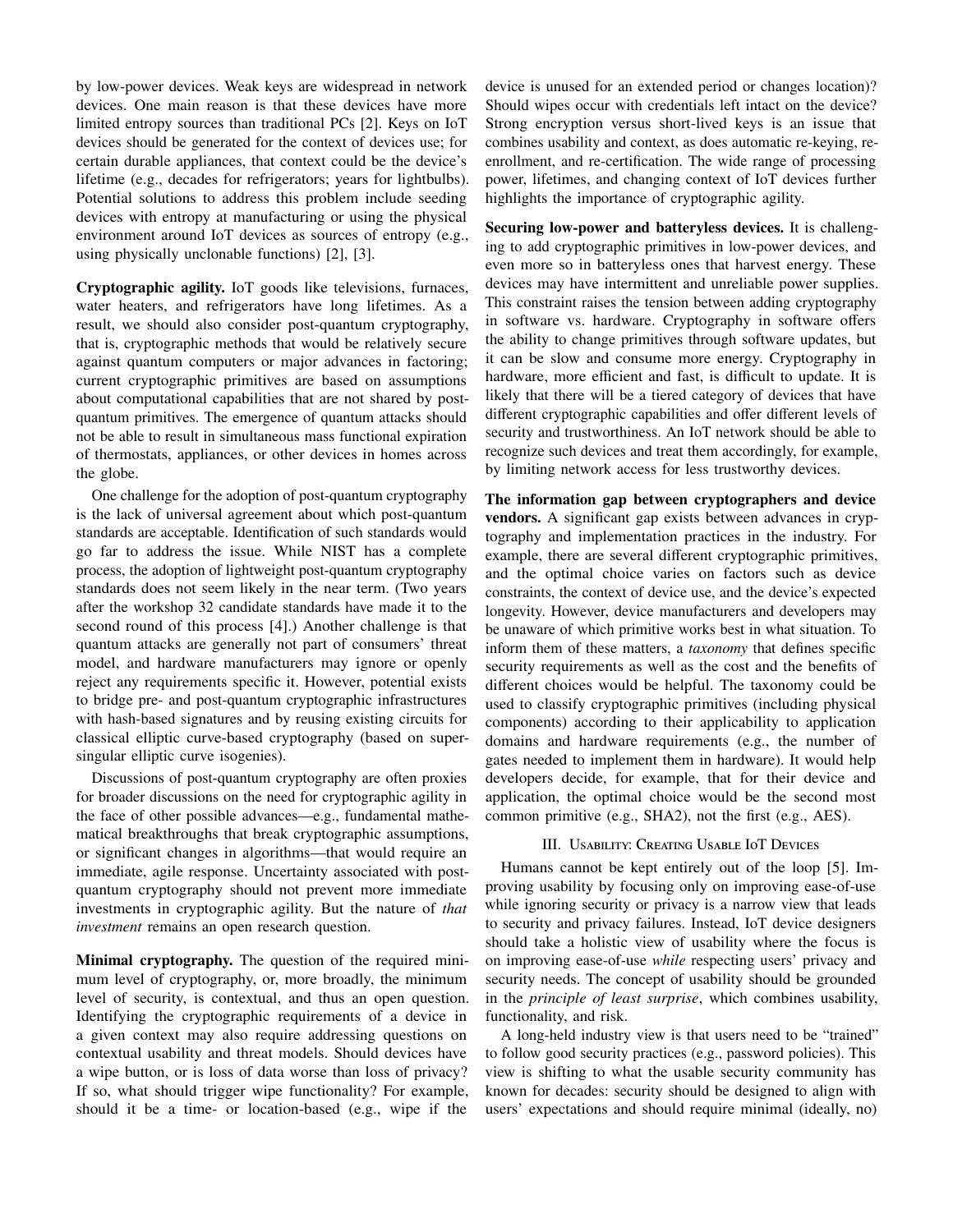change in user behavior [\[6\]](#page-6-5), [\[7\]](#page-6-6). If end users need to think about security, then arguably we security professionals have already failed. This view extends to developers, as well: if developers need to understand cryptography in the IoT, then the battle for security can be considered similarly lost.

Mental models of IoT. An important research area, and an important first step in developing usable products, is understanding people's mental models of IoT [\[8\]](#page-6-7), viz., how people currently use technology and what their expectations are in terms of utility, privacy, and security. Doing so lets us design solutions that conform to the least surprise principle, either by designing solutions that align with users' expectations or by informing them when solutions do not so align.

Key questions to explore when studying people's mental models of IoT include: What do people know about device capabilities (e.g., data collection)? How do they envision smart home automation? How do they think devices would behave in the event of an Internet or power outage? What are their access control needs and expectations? What inferences do they believe can be drawn from different devices (using data from either one device or a set of devices)? How do people perceive the security and privacy risks of using IoT devices?

Meaningful user controls. Challenges concerning data control are not unique to IoT devices. They exist for personal devices, apps, and services, but the need for visibility and control is high in the IoT context because these devices enable passive and continuous data collection.

Different stakeholders have different needs based on individual preferences and/or contextual settings. Two people using the same IoT system are likely to have different experiences of agency and different expectations in terms of usability, security, and privacy. For example, one person may value retaining data over privacy, while another may prefer data loss to risk of data exposure. Moreover, IoT devices are often used in shared spaces, which poses an additional challenge: one person's decision to install a device in a shared space could impinge on the security or privacy of others who share that space. Thus, it is necessary to design meaningful controls in IoT devices so that people can tailor devices to their expectations, which may change depending on their social context. Controls could be designed for data collection and use, device maintenance (updates), and/or device access.

The first aspect of data control is *data ownership*. Who owns the data collected by an IoT device—the device owner, the device user (if different), or the device manufacturer? Some companies consider device owners to be data owners; some companies claim data ownership; and some do not specify. Data ownership should be clearly communicated at the time of purchase. Furthermore, data owners should have the ability to observe (ideally, choose) where the data is stored and how it is used, and they should be able to delete their data, because ownership is pointless if data owners lack such control.

Another aspect of control concerns *software updates*. Whether device owners should have control of and responsibility for device updates remains an open question. Automatic

updates increase the chances that devices will be updated in a timely way. But mandatory updates—i.e., where a device *stops* working until it is updated—may pose safety risks (e.g., if a smart smoke sensor stops working, a door is unlockable) and may even be considered unethical. One possible resolution to this dilemma is for device manufacturers to release separate updates: updates that change functionality (which would require user intervention or consent) and updates that contain only security patches (which can be automatic). Fundamentally, no one should be forced to choose between a secure but unacceptable state (by doing a security update that also contains new undesirable functionality) and a vulnerable but working state (by not implementing that update).

Lastly, *access control* for IoT devices is an important research area, posing a myriad of open questions. At the core of these questions is the need to determine appropriate access control models for IoT devices. This is further conflated by the fact that many IoT devices lack an interface for authentication and authorization or can be used by multiple people at the same time (e.g., voice assistants, smart speakers). From the usability perspective, the challenge is to design IoT access control models that would *just work*.

Meaningful stakeholder communication. In addition to meaningful controls, there must be meaningful communication about the controls, about risks associated with devices, and ways to mitigate these risks. Ideally, there should be a culture of ongoing communication and feedback—between device users and manufacturers—that informs but does not expose or overwhelm users. Social engineering and human cognitive models illustrate how a failure to design for usability and risk communication is an attack vector.

One of the main uses for IoT devices is home automation: a consumer can string together multiple IoT devices to create an automation that offers convenience. For example, lights in the living room turn on when someone enters the room (walking triggers a motion sensor in the room, which then notifies the lights to activate); or a smart doorlock unlocks when an individual in the living room issues a voice command. But such multi-device automation can lead to unintended consequences and pose new threats. For instance, in the preceding example, if the voice assistant was located near an entrance door, an adversary just outside the door could issue the unlock command, which is clearly a security flaw. The flaw, however, is neither with the voice assistant system, which makes no security claims, nor with the door lock. The flaw comes from using these devices in this combination and in this context. Thus, risk communication about a device should address potential security implications of using the device in combinations with other devices.

Devices may break, malfunction, or be compromised, and device owners should be able to identify these incidents and take appropriate action. A smart hub in a home or an ISP may be able to detect compromised devices in a home network, but communicating this status to the end user is not straightforward. Consider the problem of locating a compromised device in a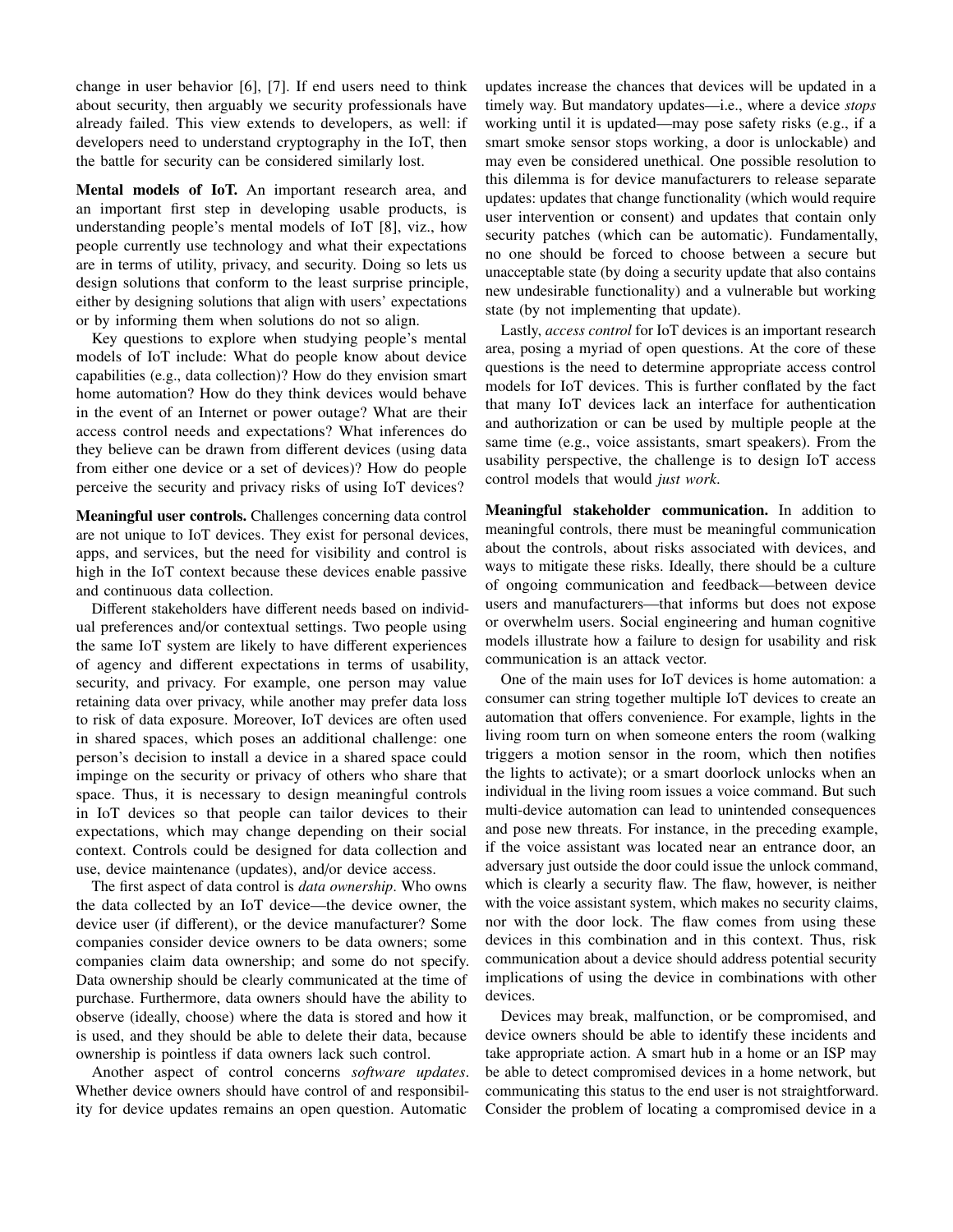home. Today, many consumers can easily locate an IoT device in their home because they have only a handful of such devices. However, as the cost and size of devices decreases in the future, people will likely have many devices in their homes, and locating a malfunctioning one may be more difficult. Effective notifications that help smart home users locate malfunctioning devices and guide them to mitigate any risk is a critical research domain.

Another challenge is the allocation of risk and meaningfully communicating risk to consumers. When device owners connect their homes to the Internet, they put themselves at risk, just as they do when driving an automobile or engaging with other technologies. This risk can be reduced by avoiding technology, but doing so may result in fewer benefits from the technology (e.g., home security, health monitoring), and, for an individual, lost benefits may exceed reduced risks. Thus, effective risk-benefit communication is important and remains a challenge. To effectively communicate risk, one possible approach is to use a risk rating system similar to product review ratings, since consumers are already familiar with such systems. But given the different domains and contexts in which IoT devices can be used (e.g., security, health, residential, enterprise), it may be impossible to have meaningful risk ratings for devices across all domains and contexts. An alternate approach could be to provide both ratings and appropriate metaphors [\[9\]](#page-6-8) that show the pathways to change toward a culture of security and safety.

# <span id="page-3-0"></span>IV. RECOVERY: HELPING DEVICES FAIL/RECOVER GRACEFULLY

Devices will break, malfunction, and be compromised. Therefore, it is important to have recovery mechanisms that can: (1) ideally, fix the damaged device, (2) limit the damage from affecting other devices on the network, and/or (3) prevent risk to life and property.

Known safe state. The first step to recovery is resetting the affected device to a known *safe* state, which could be its initial manufacturing state or the last known operational safe state. If a safe state is stored in secure (e.g., tamper-proof) hardware, there can be a high level of trust that the state has not been compromised and that it is indeed a *known* safe state from which full recovery is possible. Yet, most devices today do not ship with secure hardware to store a safe state. The challenge is defining the requirements (e.g., minimal trusted base) and mechanisms to reliably and securely save and load safe states in devices.

Automatic patching. Resetting a device to a known safe state will not result in recovery if that state has a vulnerability. Thus, after resetting a device, patching the vulnerability is critical. The history of software updates suggests that security updates should be automatic to the extent possible. As discussed previously, software updating poses issues of consent and the role of the device owner. Manufacturers may decide not to have automatic patching as an option, but that should not be the default without contextual justification. Not every vulnerability, however, poses a significant risk and requires

patching. For example, a user may decide that certain devices are not critical or trustworthy (Section [III\)](#page-1-0), or it may be appropriate to not patch a device even with known vulnerability because of additional safeguards already in place. But for devices that are critical (e.g., water heaters) or expensive to replace (e.g., refrigerators), manufacturers should add automatic patching or address the risk generated by the decision not to do so. Addressing that risk requires clear guidelines on developing reliable and secure automatic patching systems; such guidelines or standards would be beneficial to both consumers and manufacturers.

Isolation and transparency. When patching a vulnerable device is not feasible, risk mitigation is required. Mitigation may be based on isolation of the affected device. Isolation via network micro-segmentation is a popular solution to contain information leakage and limit the impact of vulnerabilities. Some home network solutions provide network boundaries for each device (e.g., solutions based on MUD https://tools.ietf.org/html/[rfc8520\)](https://tools.ietf.org/html/rfc8520). The winners of the 2017 Federal Trade Commission contest for protecting IoT devices in the home also focused on transparency and isolation [\(https:](https://www.ftc.gov/iot-home-inspector-challenge) //www.ftc.gov/[iot-home-inspector-challenge\)](https://www.ftc.gov/iot-home-inspector-challenge). Device isolation could occur during installation or be set dynamically; for example, if a compromised device is detected, a security hub in the home could firewall and isolate it [\[10\]](#page-6-9). These are promising approaches, but extending them to a wide range of IoT devices could raise yet unconsidered problems.

Transparency about devices helps reduce surprise and offers value across all stages of their lifecycle. At the time of device purchase, basic facts should be made clear: the expected lifetime, expectations of support from the device manufacturer, and device retirement procedures. During a device's lifetime, if a vulnerability is discovered, manufacturers should adhere to a clear policy of notifying device owners and describing how the vulnerability affects recovery procedures. It should be clear to owners if and when devices need to be updated and when updates are complete. And finally, as device retirement nears, it is critical to communicate clearly when support for the device ends, how to wipe the device (e.g., of any personal data), and how to recycle it.

Device expiration date. The need to support older devices can be cost prohibitive to manufacturers and hinder radical device improvements. To address this problem, one approach is the notion of *expiration dates* for devices and software. Expiration dates can offer consumers some guarantees and provide management cycles that allow consumers to plan. Consider the case of iPhones, where older phones cannot connect to the App Store. The success of the iPhone illustrates that forced upgrades are feasible, at least for high-end devices. The drawback is that expiration dates mandate new purchases. They also create strong perverse incentives to build devices that must be replaced. Imagine the cost if all older OnStarequipped automobiles had to be replaced instead of patched when vulnerabilities were discovered (https://nyti.ms/[2kkonqE\)](https://nyti.ms/2kkonqE).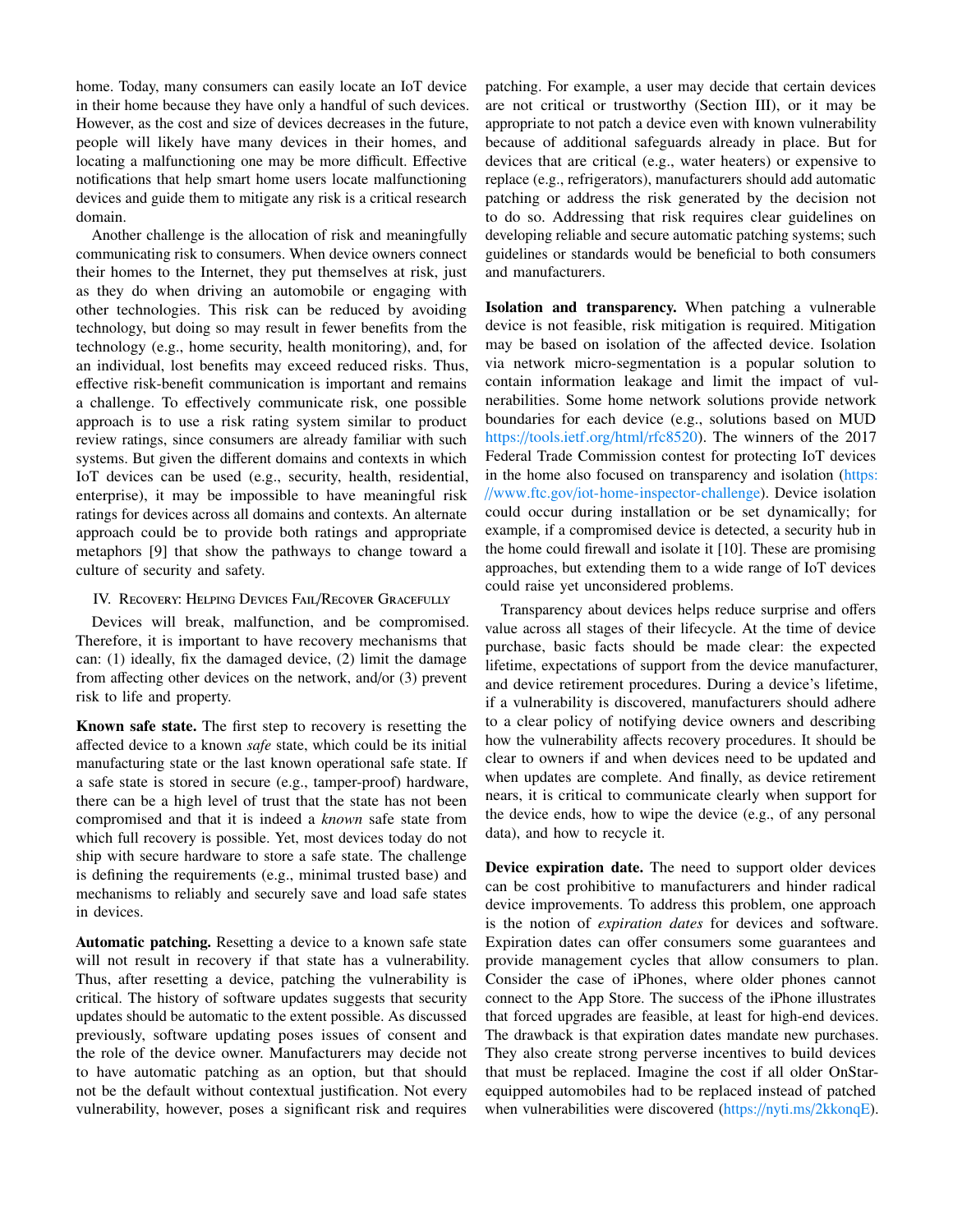In addition to perverse incentives are issues of carbon impact. More importantly, it is unclear whether device-expiry dates would be effective in the context of IoT devices, i.e., would users get new secure devices? Again consider iPhones: people continue to use older iPhones in an insecure mode with untrustworthy stores. Thus, expiration dates may address the issue of security to some extent, but they also create strong perverse incentives and come at potentially vast environmental costs.

Failsafe. Events such as Internet outages, power outages, or data/device breaches can and do happen. To ensure safe and reliable operation during such events, critical devices should have built-in safeguards. For example, an Internetconnected thermostat should be prevented from indiscriminately heating/cooling a home beyond safe temperatures because it cannot connect to the Internet or is remotely controlled by an adversary; doors' locking and unlocking mechanisms should remain functional despite power outages. Thus, it is important to design failsafe measures, but they should be designed in a way that prevents common misuse. For instance, in the event of a power failure due to fire, it is safety critical that a smart door should open to let people out; if a thief cuts the power to the home, it is equally safety critical not to unlock the door. Detecting such events and taking appropriate recovery actions, which depend on the device and context should be considered. Failsafe operations for a home-based IoT environment are not well understood, but guidance from safety-critical systems provide a good starting research path [\[11\]](#page-6-10).

Code integrity and verification. Success and failures in other domains can inform recoverability in IoT. Issues related to roots of trust, economic incentives, and challenges of endof-life systems existed before IoT, and lessons from those domains should not be neglected. The two primary creators of IoT infrastructure include Internet companies, experts in connectivity and familiar with shipping fast and patching later, and device (or Things) manufacturers, experts in making physical devices but new to connectivity. Learning between the "I"(nternet) and the "T"(hings) requires reaching across industry boundaries. Consider the issue of manifests: How do we create industry-readable manifests? How can we verify them? And how do we create tamper-resistant or tamperevident manifests? The automotive industry is an example of manufacturers with expertise in certification and manifests, and in this case, the manufacturer is responsible for vehicle functionality. The automotive industry understands how to ship with manifests, and the IT industry understands how to threat model and build roots of trust. Together, these domains could move IoT devices toward code integrity and verification. Further work in this area requires social scientists and industrial economists as much as computer scientists.

# V. Code: Supporting Developers in Writing Secure Code

The problem of reducing the amount of insecure code is not unique to IoT devices. But the implications of insecure code may be different in IoT devices compared to, for example, PCs or smartphones, because these devices control home environments and may pose safety risks to life and property. Moreover, their scale and heterogeneity increase the complexity of and constraints on code: There are thousands of different IoT devices that use different platforms. The desire to connect devices gave rise to varied ways of integrating them; for example, via third-party hub devices, smartphone apps, Zigbee, or web services like IFTTT [\(https:](https://ifttt.com)//ifttt.com). Each integration method offers a potential attack vector. To further complicate matters, some IoT devices may need built-in autonomy and/or recoverability from possible failures because they have to function in unpredictable environments and without any assistance from people.

There can be no principle of least surprise (Section [III\)](#page-1-0) if developers themselves are surprised by their own code, which could happen for several reasons. First, most IoT development occurs in integrated development environments for *opaque* platforms. Second, projects share a tremendous amount of code from which developers may inherit technical debt (e.g., obscure code, vulnerabilities). Finally, the lack of incentives to write secure code and time-to-market pressures force developers to prioritize functionality features over security/privacy features, in part because the former is more visible to end users.

Developer incentives. A range of possible approaches can create incentives to write secure code. One is increased transparency (Sections [III](#page-1-0) and Section [IV\)](#page-3-0), which can create marketplace incentives to promote security. At another extreme is strict liability, where developers can be held accountable for security issues in their code. Perhaps, there is a space between today's wild west and the strict regulatory environment that would be optimal for IoT, but both data and research are needed to identify it.

Improving the training and expertise of developers is a rich area for academia-industry collaboration. Companies can outline their developer requirements and academic institutions can design industry-specific courses, certificates, or even degrees. Badges also have great potential to showcase skills where a university degree or industry certification models are too heavy. Developers with the skills to easily identify the minimal library and permissions, use the tools that provide the correct cryptography, annotate, and provide provenance are extremely valuable. Badges can be developed and monetized to improve code quality, and such a system could be incentivealigned for all the stakeholders.

Usable security APIs and libraries. The ideal development environment makes it easier (or, at least, no more difficult) to write secure code than insecure code. One could achieve this goal by, for example, embedding input validation into APIs, provisioning libraries for common points of failure, and making it trivial to use libraries that allow integration and testing. As noted in Section [II,](#page-0-0) usable and verified cryptographic libraries provide value, but only if they are easily discoverable by developers. Developer forums are filled with insecure and incorrect advice on security implementations, making it difficult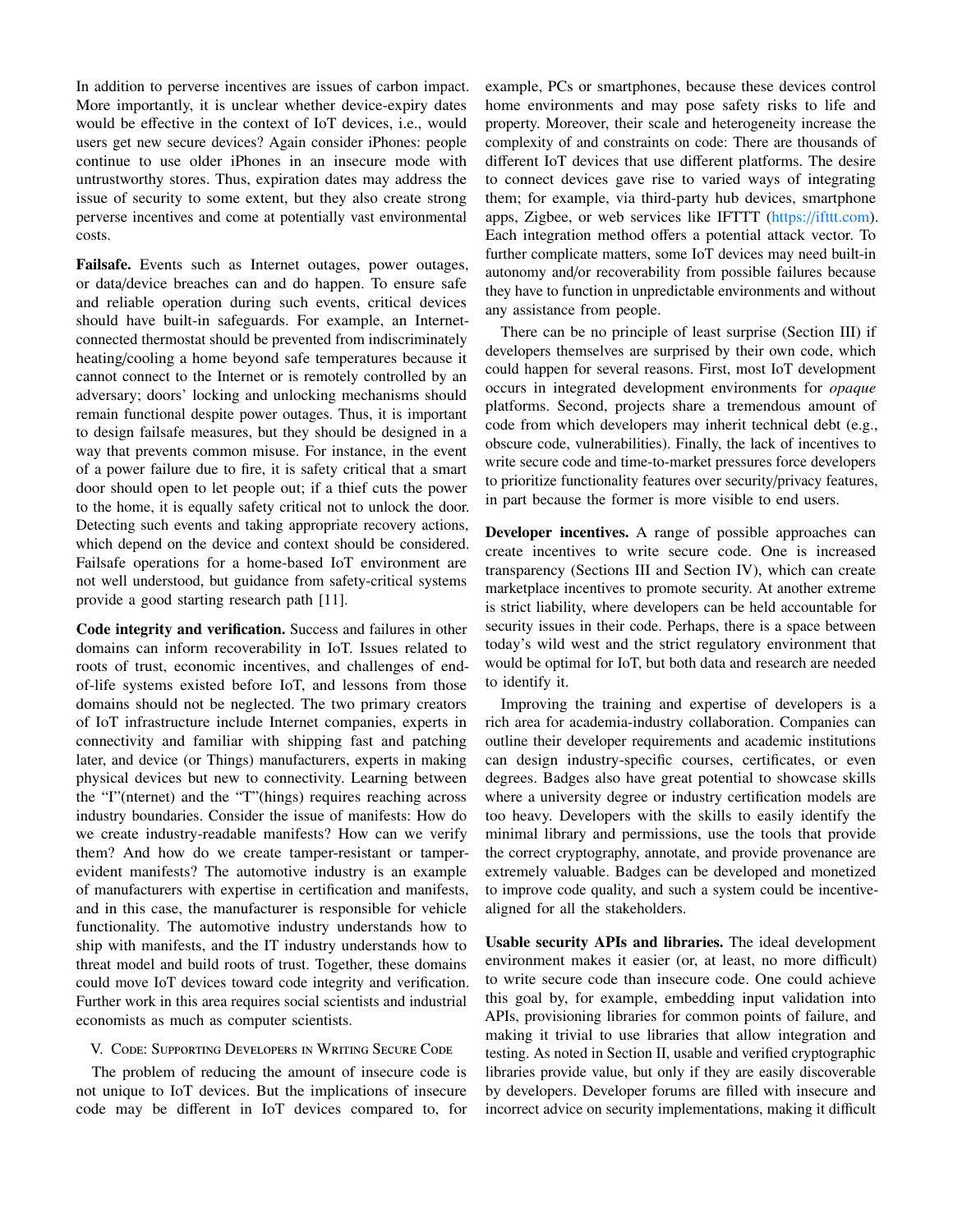for developers to find correct advice and appropriate tools.

Many existing libraries contain insecure code, and developers inadvertently use them. From a developer perspective, it is easiest to import an entire library to access even a single function, which results in overuse of libraries and permissions. This is a chronic problem in mobile development [\[12\]](#page-6-11). Developers may not know when they are using insecure libraries because the extent of inclusion of vulnerabilities via reference is itself an open research question. One possible step forward is regular reports on code use and library inclusion, analogous to transportation or other infrastructure reporting. Even annotations, which make it clear which libraries are actually being used and which are included for convenience, would be an improvement over common practices.

Code verification and validation. Consistent, reliable code verification and validation lets developers write secure code. *Code verification* means checking that code meets the program specification. This is usually done using code reviews, static analysis checkers, and occasionally, at compile time. *Code validation* means checking that code meets the needs and expectations of its users. It is generally performed using dynamic testing, but static analysis can at times also validate code. Both are needed; neither is a substitute for the other.

Annotations facilitate automatic review and confirmation, and they also improve code documentation. However, they are not widely used: indeed, code documentation and annotations are unsolved challenges. It is very difficult to validate code that is written without assessment as a goal, and it is rare to find annotated code. Smart home platform vendors are in a position to encourage developers to write secure and annotated code. They could also seek a minimal level of annotation and documentation in their apps and use that annotation for app approval or recommendation. Verifiability and verification of code is an open research challenge.

One possible approach to code assessment is creating mechanisms for annotation so that different stakeholders need not repeat verification. Annotations should also help other developers compare, share, and leverage previously written code. Best practices and community standards are components of the annotation challenge. Badges could exist for code and libraries as well as developers.

Code integration vulnerabilities. In the previously mentioned doorlock example, we noted how secure devices can be used in combination in a way that creates vulnerabilities. Similarly, individually verified code can be combined in a manner that creates emergent failures. For example, an early IoT light switch was coded using a library where the incorrect use of dependencies resulted in overheating and potential risk of fire. This occurred because expectations of library interactions were incorrect. Defining developer expectations of code in a highly variable context is an open question, and the IoT devices' physicality makes this more difficult.

Role of platforms in promoting secure coding practices. Platforms can play a larger role in developer support, feedback, or management. A platform's ability to offer baseline security (e.g., AWS, Azure, iOS) can help raise the bar and encourage developers to adopt certain secure coding practices. Coordination of a few platforms may be a more effective way forward than traditional regulation or best practices; proactive coordination could improve overall security and prevent harm. Further, increased cooperation between academia and industry could also address code flaws.

Shared knowledge of failures. Currently, there is no culture of sharing cybersecurity failures and near misses. In the emerging IoT space, new companies are likely to repeat near misses and mistakes of existing companies in IoT or in other domains. Cross-industry coordination is a role for academia and publicsector leadership; however, finding the right scale and right people is difficult. One step forward would be to curate case studies of security failures and near misses [\[13\]](#page-6-12). The goal in disclosing such problems would be to build a body of measurement-based, observed empirical cases in order to avoid future failures. Much can be learned from traditional curating, library practices, and reporting requirements in physical domains. Another dimension where IoT can learn from the large body of work in cyber-physical systems is in modeling the physical effects of devices, which could facilitate better testing environment for IoT systems.

Usability of developer tools. Discussions of usability are often limited to end users, but developers are users, too. Usability cannot be considered separately from the quality of code, just as cryptography cannot be considered separately from usability if either is to be correct. Usability from a code and engineering perspective requires comprehensible annotation to help developers identify security and privacy properties that matter in their own context. A coordinated effort is needed to make it easier to develop systems without the current common, even chronic flaws. Ubiquitous education of developers is a widely supported proposal. However, coding is a global industry spanning industrial development teams working on cryptographic libraries to kids learning to code on tablets. Every developer will not have security expertise, and be no such expectation should be made. To correctly use and integrate a cryptographic or security library in their code, developers should not need to understand cryptography, just like car drivers need not understand how cars work under the hood. Developers learn by example, and better examples are needed. Many developers seek answers to security questions from online guidance, much of which is flawed and insecure [\[14\]](#page-6-13). Developer-centered design is a subset of the larger domain of user-centered design and can be informed by broader usability literature [\[7\]](#page-6-6), [\[15\]](#page-6-14).

### VI. SUMMARY

Reaching a secure state of Internet of Things requires proactively addressing several challenges. This paper offers a path forward, and there is reason for optimism given the foundations that exist for each challenge. We highlighted four core IoT research challenges. First, agile cryptography is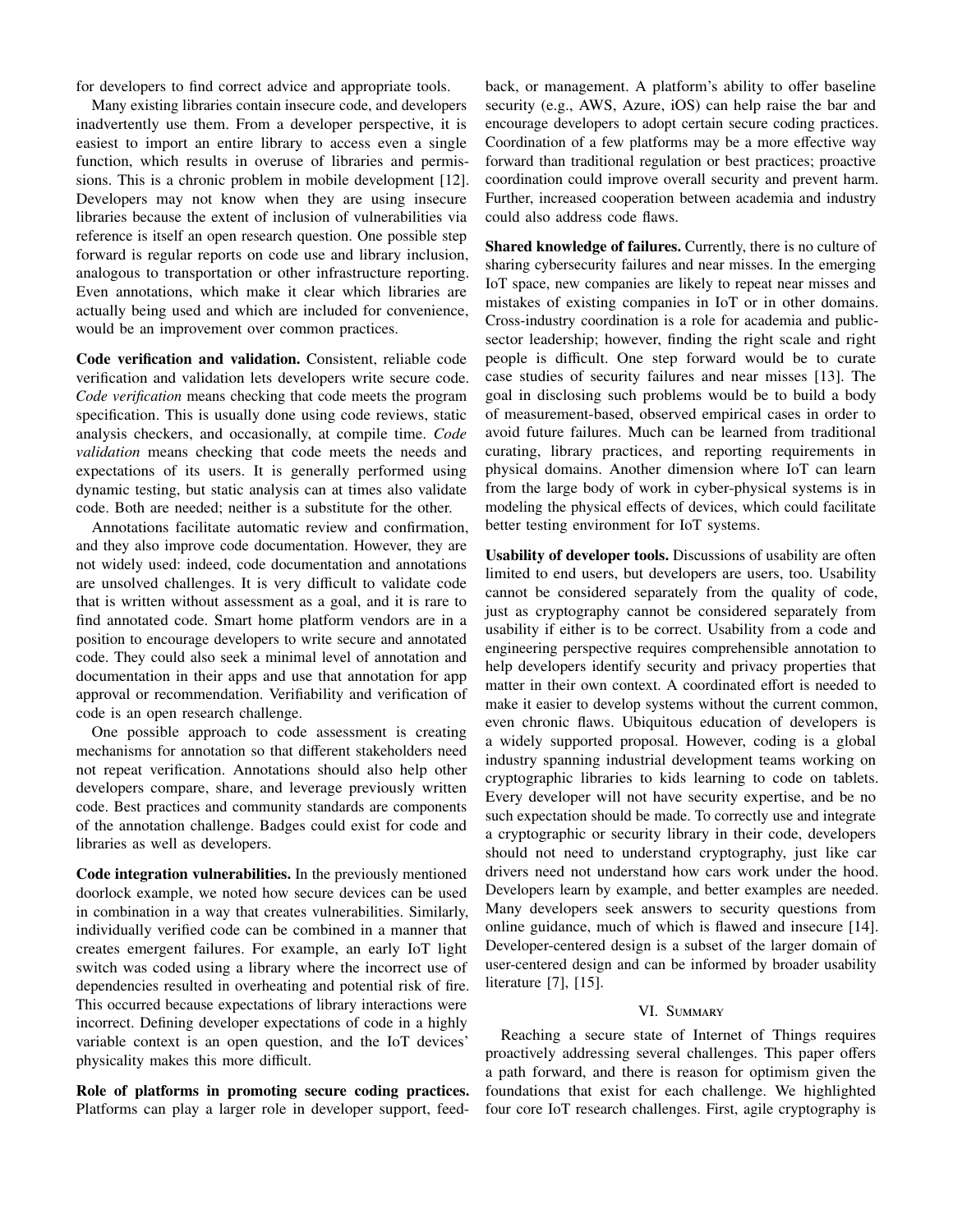critical for IoT devices and can be encouraged by developing a taxonomy of devices and their minimum cryptography needs. Manufacturers and developers could use this taxonomy to choose appropriate cryptographic algorithms. Second, the usability of IoT devices is critical; lacking a usable workflow, end users will not be able to use IoT devices to their full potential. Third, devices will fail or get compromised, so reliable and transparent recovery or mitigation mechanisms are necessary. Finally, developers need usable and appropriate tools to create secure and readable code. Ideally, libraries and tools could even make it difficult for them to create insecure code. None of these challenges is insurmountable, but each requires collaboration and coordination across the IoT ecosystem.

#### **ACKNOWLEDGEMENTS**

We thank our anonymous reviewers for their valuable feedback. We also thank Ivan Evtimov and Jacob Abbott for their helpful feedback on drafts. This research was supported in part by the National Science Foundation under CNS-1565252, CNS-1565375, CNS-1814518, Cisco Research Support, and the Comcast Innovation Fund. Any opinions, findings, and conclusions or recommendations expressed in this material are those of the author(s) and do not necessarily reflect the views of any other entity. All contributions by Steven Myers were as a faculty member at Indiana University and before February 2018.

#### **REFERENCES**

- <span id="page-6-0"></span>[1] A. Acquisti, L. Brandimarte, and G. Loewenstein, "Privacy and human behavior in the age of information," *Science*, vol. 347, no. 6221, pp. 509–514, Jan. 2015. DOI <sup>10</sup>.1126/science.[aaa1465](http://dx.doi.org/10.1126/science.aaa1465)
- <span id="page-6-1"></span>[2] N. Heninger, Z. Durumeric, E. Wustrow, and J. A. Halderman, "Mining your Ps and Qs: Detection of widespread weak keys in network devices,' in *Proceedings of the USENIX Security Symposium (USENIX Security)*, 2012, p. 16. Available online: https://www.usenix.org/[conference](https://www.usenix.org/conference/usenixsecurity12/technical-sessions/presentation/heninger)/ usenixsecurity12/[technical-sessions](https://www.usenix.org/conference/usenixsecurity12/technical-sessions/presentation/heninger)/presentation/heninger
- <span id="page-6-2"></span>[3] R. G. M. Landon Curt Noll and S. Sisodiya, "Method for seeding a pseudo-random number generator with a cryptographic hash of a digitization of a chaotic system," US Patent US5732138A, 1996. Available online: https://patents.google.com/patent/[US5732138A](https://patents.google.com/patent/US5732138A/en)/en
- <span id="page-6-3"></span>[4] M. S. Turan, K. A. McKay, C. Calik, D. H. Chang, and L. E. Bassham, "Status report on the first round of the NIST lightweight cryptography standardization process," NIST Interagency/Internal Report (NISTIR), Oct. 2019. DOI <sup>10</sup>.6028/[NIST](http://dx.doi.org/10.6028/NIST.IR.8268).IR.<sup>8268</sup>
- <span id="page-6-4"></span>[5] L. F. Cranor, "A framework for reasoning about the human in the loop," in *Proceedings of the Conference on Usability, Psychology, and Security (UPSec)*, 2008, pp. 1:1–1:15. Available online:
- <span id="page-6-5"></span>http://dl.acm.org/citation.cfm?id=[1387649](http://dl.acm.org/citation.cfm?id=1387649.1387650).<sup>1387650</sup> [6] A. Adams and M. A. Sasse, "Users are not the enemy," *Communications of the ACM*, vol. 42, no. 12, pp. 40–46, Dec. 1999. DOI <sup>10</sup>.1145/[322796](http://dx.doi.org/10.1145/322796.322806).<sup>322806</sup>
- <span id="page-6-6"></span>[7] L. J. Camp, "Design for trust," *Trust, Reputation And Security: Theories And Practice*, no. 627610, Dec. 2004. Available online: https://papers.ssrn.com/[abstract](https://papers.ssrn.com/abstract=627610)=<sup>627610</sup>
- <span id="page-6-7"></span>[8] ——, "Mental models of privacy and security," *IEEE Technology and Society Magazine*, vol. 28, no. 3, pp. 37–46, 2009. DOI <sup>10</sup>.1109/MTS.2009.[934142](http://dx.doi.org/10.1109/MTS.2009.934142)
- <span id="page-6-8"></span>[9] T. Denning, T. Kohno, and H. M. Levy, "Computer security and the modern home," *Communications of the ACM*, vol. 56, no. 1, pp. 94–103, Jan. 2013. DOI <sup>10</sup>.1145/[2398356](http://dx.doi.org/10.1145/2398356.2398377).<sup>2398377</sup>
- <span id="page-6-9"></span>[10] A. K. Simpson, F. Roesner, and T. Kohno, "Securing vulnerable home IoT devices with an in-hub security manager," in *Proceedings of IEEE International Conference on Pervasive Computing and Communications Workshops (PerCom Workshops)*, 2017. DOI <sup>10</sup>.[1109](http://dx.doi.org/10.1109/PERCOMW.2017.7917622)/ [PERCOMW](http://dx.doi.org/10.1109/PERCOMW.2017.7917622).2017.<sup>7917622</sup>
- <span id="page-6-10"></span>[11] N. Leveson, *Engineering a safer world: Systems thinking applied to safety*. MIT press, 2011.
- <span id="page-6-11"></span>[12] A. P. Felt, E. Chin, S. Hanna, D. Song, and D. Wagner, "Android permissions demystified," in *Proceedings of the ACM Conference on Computer and Communications Security (CCS)*. ACM, 2011, pp. 627–638. DOI <sup>10</sup>.1145/[2046707](http://dx.doi.org/10.1145/2046707.2046779).<sup>2046779</sup>
- <span id="page-6-12"></span>[13] J. Bair, S. M. Bellovin, A. Manley, B. E. Reid, and A. Shostack, "That was close! Reward reporting of cybersecurity 'near misses'," University of Colorado Law Legal Studies Research Paper No. 17-28, Dec. 2017, forthcoming in Colorado Technology Law Journal 16.2. Available online: https://papers.ssrn.com/abstract=[3081216](https://papers.ssrn.com/abstract=3081216)
- <span id="page-6-13"></span>[14] Y. Acar, M. Backes, S. Fahl, D. Kim, M. L. Mazurek, and C. Stransky, "You get where you're looking for: The impact of information sources on code security," in *Proceedings of the IEEE Symposium on Security and Privacy (S*&*P)*. IEEE, 2016, pp. 289–305. DOI <sup>10</sup>.[1109](http://dx.doi.org/10.1109/SP.2016.25)/SP.2016.<sup>25</sup>
- <span id="page-6-14"></span>[15] M. Green and M. Smith, "Developers are not the enemy!: The need for usable security APIs," *IEEE Security* & *Privacy*, vol. 14, no. 5, pp. 40–46, Sept 2016. DOI <sup>10</sup>.1109/[MSP](http://dx.doi.org/10.1109/MSP.2016.111).2016.<sup>111</sup>

#### **APPENDIX**

Jean Camp is a professor in the Luddy School of Informatics, Computing, and Engineering at Indiana University. She received a PhD in engineering and public policy from Carnegie Mellon University. Her research focuses on the intersection of human and technical trust, leveraging economic models and human-centered design to create safe, secure systems. Contact her at ljcamp@indiana.edu.

Ryan Henry is an assistant professor in the Department of Computer Science at the University of Calgary. His focus is on the systems challenges of applied cryptography, with an emphasis on using cryptography to build secure systems that protect the privacy of their users. Contact him at ryan.henry@ucalgary.ca.

Tadayoshi Kohno is a professor in the Paul G. Allen School of Computer Science & Engineering at the University of Washington. He received a PhD in computer science from the University of California San Diego. His research focuses on computer security broadly defined. Contact him at yoshi@cs.washington.edu.

Shrirang Mare is a postdoctoral research associate with a joint appointment in the School of Computer Science & Engineering at the University of Washington and in the School of Informatics, Computing, and Engineering at Indiana University. He received a PhD in computer science from Dartmouth College. His research focuses on usable security and privacy for emerging technologies. Contact him at shri@cs.washington.edu.

Steven Myers received a PhD in computer science from the University of Toronto. He then served in the departments of Informatics and Computer science in the School of Informatics, Computing, and Engineering at Indiana University as an associate professor. His research interests are in all areas of cryptography, and computer and systems security with a specific interest in foundational and applied cryptography, phishing and new heteromorphic attacks. Contact him at steveamyers@gmail.com.

Shwetak Patel is a professor in the Paul G. Allen School of Computer Science & Engineering at the University of Washington. He received his Ph.D. in computer science from Georgia Tech. His research is in the areas of Human-Computer Interaction, Ubiquitous Computing, and Sensor